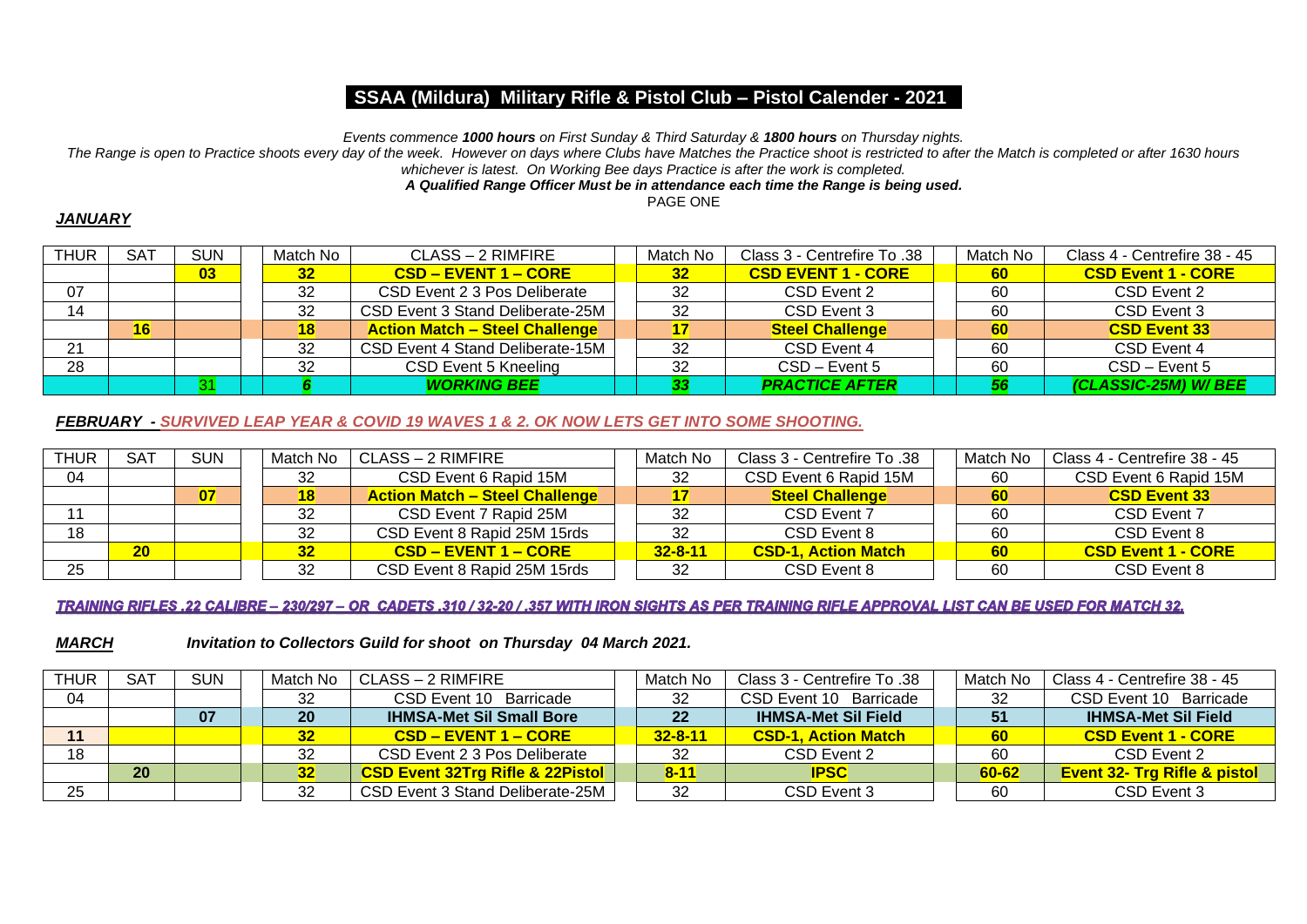*Events commence 1000 hours on First Sunday & Third Saturday & 1800 hours on Thursday nights.*

The Range is open to Practice shoots every day of the week. However on days where Clubs have Matches the Practice shoot is restricted to after the Match is completed or after 1630 hours whichever *latest. On Working Bee days Practice is after the work is completed.*

*A Qualified Range Officer Must be in attendance each time the Range is being used.*

PAGE TWO

#### *APRIL EASTER 2-5 APRIL- RIFLES STATE TITLES APRIL ANZAC DAY SHOOT – RIFLES ONLY Sunday 25 April*

| <b>THUR</b> | <b>SAT</b> | <b>SUN</b> | Match No        | CLASS - 2 RIMFIRE                           | Match No | Class 3 - Centrefire To .38       | Match No  | Class 4 - Centrefire 38 - 45            |
|-------------|------------|------------|-----------------|---------------------------------------------|----------|-----------------------------------|-----------|-----------------------------------------|
| 01          |            |            | 32              | CSD Event 4 Stand Deliberate-15M            | 32       | CSD Event 4                       | 60        | CSD Event 4                             |
|             |            | 04         | 32 <sub>2</sub> | <b>CSD Event 32Trg Rifle &amp; 22Pistol</b> | $8 - 11$ | <b>IPSC</b>                       | $60 - 62$ | <b>Event 32- Trg Rifle &amp; pistol</b> |
| 08          |            |            | 32              | CSD Event 5 Kneeling                        | 32       | CSD - Event 5                     | 60        | CSD - Event 5                           |
| 15          |            |            | 18              | <b>Action Match - Steel Challenge</b>       | 17       | <b>Steel Challenge</b>            | 60        | <b>CSD Event 33</b>                     |
|             | 17         |            | 20              | <b>IHMSA-Met Sil Small Bore</b>             | 22       | <b>IHMSA-Met Sil Field</b>        | 51        | <b>IHMSA-Met Sil Field</b>              |
| 22          |            |            | 32 <sub>2</sub> | <b>CSD Event Trg Rifle &amp; 22 Pistol</b>  | 32       | <b>CSD Event Trg Rifle-Pistol</b> | $60 - 62$ | <b>CSD Event Trg Rifle &amp; Pistol</b> |
| Anzac       | Day        | 25         |                 | <b>RIFLE PROGRAM</b>                        |          | <b>ANZAC DAY</b>                  |           |                                         |
| 29          |            |            | 32              | CSD Event 6 Rapid 15M                       | 32       | CSD Event 6 Rapid 15M             | 60        | CSD Event 6 Rapid 15M                   |

#### *MAY AGM – BRANCH & SUNRAYSIA PISTOL CLUB AT RANGE – Sunday 16 May – 1300 HRS*

| <b>THUR</b> | <b>SAT</b>  | <b>SUN</b> | Match No     | CLASS - 2 RIMFIRE                     | Match No | Class 3 - Centrefire To .38 | Match No | Class 4 - Centrefire 38 - 45 |
|-------------|-------------|------------|--------------|---------------------------------------|----------|-----------------------------|----------|------------------------------|
|             |             | 02         | 18           | <b>Action Match - Steel Challenge</b> |          | <b>Steel Challenge</b>      | 60       | <b>CSD Event 33</b>          |
| 06          |             |            | 20           | <b>IHMSA-Met Sil Small Bore</b>       | 22       | <b>IHMSA-Met Sil Field</b>  | 51       | IHMSA-Met Sil Field          |
| 13          |             |            | 32           | CSD Event 7 Rapid 25M                 | 32       | CSD Event 7                 | 60       | CSD Event 7                  |
|             | 15          |            | $32^{\circ}$ | CSD Event 32Trg Rifle & 22 Pistol     | $8 - 11$ | <b>IPSC</b>                 | 60       | <b>CSD Event 32 &amp; 33</b> |
| <b>AGM</b>  | <b>SSAA</b> |            |              | <b>ISSF-25M Pistol</b>                | 33       | <b>CLASSIC PISTOL-25M</b>   | 56       | <b>CLASSIC PISTOL - 25M</b>  |
| -20         |             |            | 32           | CSD Event 8 Rapid 25M 15rds           | 32       | CSD Event 8                 | 60       | CSD Event 8                  |
| <b>27</b>   |             |            | 18           | <b>Action Match - Steel Challenge</b> |          | <b>Steel Challenge</b>      | 60       | <b>CSD Event 33</b>          |
|             |             | 30         |              | <b>WORKING BEE</b>                    | 33       | <b>PRACTICE AFTER</b>       | 56       | (CLASSIC-25M) W/BEE          |

### *JUNE ANNUAL CLUB CHAMPIONSHIP – RIFLES ONLY DAY 19 June - CUSTER'S LAST STAND 25 JUNE 1876 AT LITTLE BIGHORN*

| <b>THUR</b> | <b>SAT</b> | <b>SUN</b> | Match No        | CLASS – 2 RIMFIRE                 | Match No | 38. Class 3 - Centrefire To | Match No | Class 4 - Centrefire 38 - 45 |
|-------------|------------|------------|-----------------|-----------------------------------|----------|-----------------------------|----------|------------------------------|
| 03          |            |            | 32              | CSD EVENT 9 - 50M                 | -32      | CSD EVENT 9 -50M            | 60       | $CSD$ EVENT $9-50M$          |
|             |            | 06         | 32 <sub>2</sub> | $\overline{CSD - EVENT 1 - CORE}$ | 32       | <b>CSD – EVENT 1 – CORE</b> | 60       | <b>CSD EVENT 1 - CORE</b>    |
| 10          |            |            | 32              | CSD Event 10 Barricade            | 32       | CSD Event 10<br>Barricade   | 32       | CSD Event 10 Barricade       |
|             |            |            | 32              | CSD Event 3 Stand Deliberate-25M  | 32       | CSD Event 3                 | 60       | CSD Event 3                  |
|             | 19         |            |                 | <b>CLUB CHAMPIONSHIP</b>          |          | <b>RIFLES ONLY</b>          |          | <b>NO PISTOLS</b>            |
| 24          |            |            | 32              | CSD Event 4 Stand Deliberate-15M  | 32       | CSD Event 4                 | 60       | CSD Event 4                  |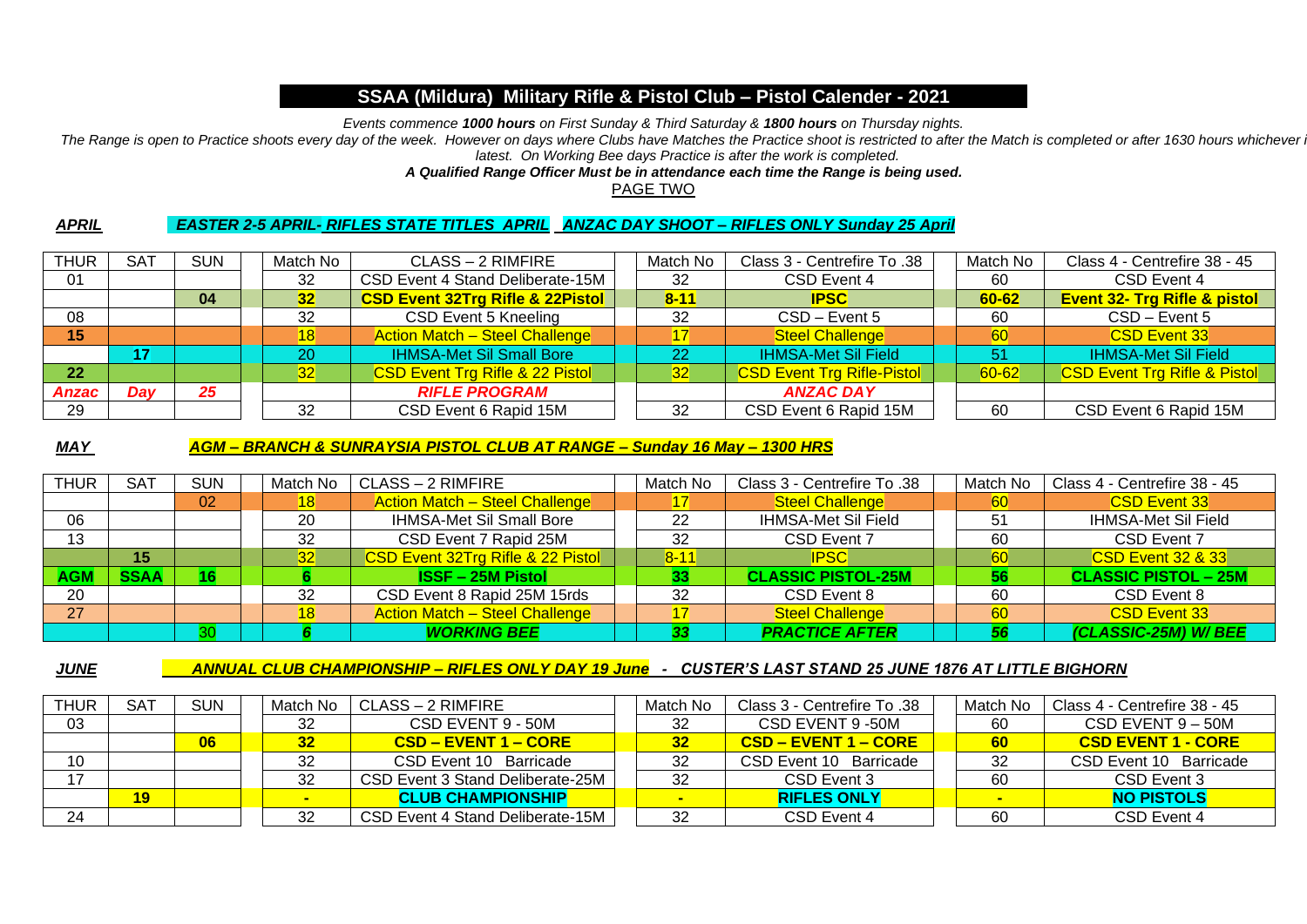*Events commence 1000 hours on First Sunday & Third Saturday & 1800 hours on Thursday nights.*

*The Range is open to Practice shoots every day of the week. However on days where Clubs have Matches the Practice shoot is restricted to after the Match is completed or after 1630 hours whichever is latest. On Working Bee days Practice is after the work is completed.*

#### *A Qualified Range Officer Must be in attendance each time the Range is being used.*

PAGE THREE

## *JULY ANNUAL CLUB CHAMPIONSHIP – PISTOLS ONLY 17 July*

| <b>THUR</b> | <b>SAT</b> | <b>SUN</b> | Match No | CLASS – 2 RIMFIRE                     | Match No      | Class 3 - Centrefire To .38   | Match No | Class 4 - Centrefire 38 - 45  |
|-------------|------------|------------|----------|---------------------------------------|---------------|-------------------------------|----------|-------------------------------|
| 01          |            |            | 32       | CSD Event 5 Kneel                     | -32           | CSD Event 5                   | 60       | CSD Event 5                   |
|             |            | 04         | 18       | <b>Action Match - Steel Challenge</b> |               | <b>Steel Challenge</b>        | 60       | <b>CSD Event 33</b>           |
| 08          |            |            | 32       | CSD 7-25M Rapid & 9-50M               | 32            | CSD 7-25M Rapid & 9-50M       | 60       | CSD 7-25M Rapid & 9-50M       |
| 15          |            |            | 32       | CSD Event 8 Rapid 25M 15rds           | -32           | CSD Event 8                   | 60       | CSD Event 8                   |
|             |            |            |          | <b>CLUB CHAMPIONSHIP</b>              | $32 - 8 - 11$ | CSD-1 & ACTION MTH-17/18      | 60       | $CSD - 1 & 33$                |
| 22          |            |            | 32       | CSD EVENT 10 BARRICADE                | 32            | <b>CSD EVENT 10 BARRICADE</b> | 60       | <b>CSD EVENT 10 BARRICADE</b> |
| 29          |            |            |          | ISSF - 25M Pistol                     | 33            | <b>CLASSIC PISTOL-25M</b>     | 56       | CLASSIC PISTOL - 25M          |

### *AUGUST*

| <b>THUR</b> | <b>SAT</b> | <b>SUN</b> | Match No | CLASS - 2 RIMFIRE                     | Match No | Class 3 - Centrefire To .38 | Match No | Class 4 - Centrefire 38 - 45   |
|-------------|------------|------------|----------|---------------------------------------|----------|-----------------------------|----------|--------------------------------|
|             |            | 01         | 20       | <b>IHMSA-Met Sil Small Bore</b>       | 22       | IHMSA Met Sil Field         |          | <b>IHMSA Met Sil Field</b>     |
| 05          |            |            |          | <b>Action Match - Steel Challenge</b> |          | <b>Steel Challenge</b>      | 60       | <b>CSD Event 33</b>            |
| 12          |            |            |          | ISSF - 25M Pistol                     | 33       | <b>CLASSIC PISTOL-25M</b>   | 56       | CLASSIC PISTOL - 25M           |
| 19          |            |            | 32       | CSD Event 2 3 Pos'n 25M               | 32       | CSD Event 2                 | 60       | CSD Event 2                    |
|             | 21         |            | 32       | CSD - 32 Trg Rifle & .22 Pistol       | $8 - 11$ | <b>IPSC</b>                 | 60       | <b>CSD Events 32 &amp; 33/</b> |
| 26          |            |            |          | <b>Action Match - Steel Challenge</b> |          | <b>Steel Challenge</b>      | 60       | <b>CSD Event 33</b>            |
|             |            |            |          | <b>WORKING BEE</b>                    |          | <b>PRACTICE AFTER W/BEE</b> |          | (CSD-Event 6 Rapid 15M)        |

*SEPTEMBER 05 Sept CORE EVENT – GRADINGS 17-19 Sept - Mildura – Melbourne Turkey Shoot – Interclub Rivalry*

| <b>THUR</b> | <b>SAT</b> | <b>SUN</b> | Match No | CLASS – 2 RIMFIRE                     | Match No        | Class 3 - Centrefire To .38     | Match No | Class 4 - Centrefire 38 - 45    |
|-------------|------------|------------|----------|---------------------------------------|-----------------|---------------------------------|----------|---------------------------------|
| 02          |            |            | 32       | CSD EVENT 10 BARRICADE                | 32              | <b>CSD EVENT 10 BARRICADE</b>   | 60       | <b>CSD EVENT 10 BARRICADE</b>   |
|             |            | 05         | 32       | <b>CSD Event 1 - CORE EVENT</b>       | 32              | <b>CSD Event 1 - CORE EVENT</b> | 60       | <b>CSD Event 1 - CORE EVENT</b> |
| 09          |            |            | 32       | CSD Event 2 3 Pos'n 25M               | 32              | CSD Event 2                     | 60       | CSD Event 2                     |
| 16          |            |            | 32       | CSD Event 6 -15M Rapid                | 32              | CSD Event 6 -15M Rapid          | 60       | CSD Event 6 -15M Rapid          |
| $17-FRI$    |            |            | 18       | <b>Action Match - Steel Challenge</b> | 17 <sup>2</sup> | <b>Steel Challenge</b>          | 60       | <b>CSD Event 33</b>             |
|             | 18         |            | 32       | <b>MDA-MELB -Turkey Shoot</b>         | 32              | <b>CSD Events</b>               | 60       | <b>CSD Events</b>               |
| 23          |            |            | 32       | CSD Event 3 Stand Deliberate-25M      | 32              | CSD Event 3                     | 60       | CSD Event 3                     |
| 30          |            |            | 32       | CSD Event 4 Stand Deliberate-         | 32              | CSD Event 4                     | 60       | CSD Event 4                     |
|             |            |            |          | 15M                                   |                 |                                 |          |                                 |